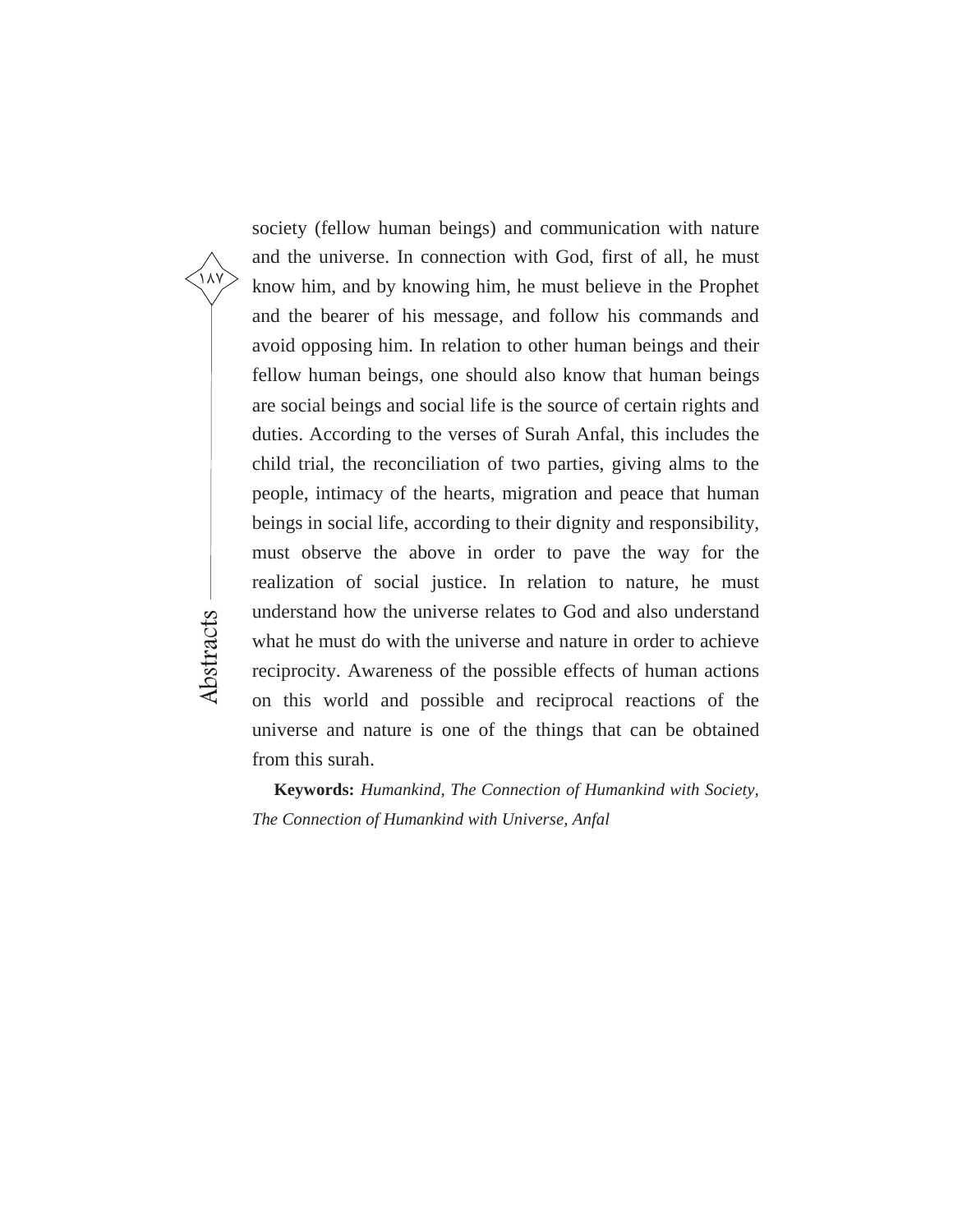solutions; and the effort of the media and non-governmental organizations and appreciating the donors and allocating certain days of the year for public charity are among the practical solutions.

**Keywords:** *Almsgiving Development, Society, Solution, The Noble Quran, Narrations*

## **Analysis of the relationship method between man, society and nature from the perspective of the social verses of Surah Anfal**

#### $\Box$  Mohammad Soltaniyeh<sup>1</sup>

In this article, the interrelationship between man, society and nature from the perspective of the Qur'an is examined. Man is, in a sense, a part of society and nature, and has a multifaceted relationship with it. The author has used analytical descriptive method with the aim of discovering and explaining the relationship between man, society and nature based on the social verses of Surah Anfal. Now, the process of effective communication between the individual and the society requires a serious study and research, which the author's effort has been to focus on the Surah Anfal, to understand the teachings of the Qur'an for it. In general, the findings of this article emphasize that human beings have various connections and relationships in the system of existence, which can be divided into three categories: communication with God, communication with

 $\overline{a}$ 

زمستان هاي اجتماعی اسلامی پژوهش

پڑوہش ہای اجتماعی اسلامی / پایبز و زمستان ۱۳۹۸ نمسارۂ ۱۲۰

۱۸۸

١٢٠ / شمارة ١٣٩٨ / پاییز و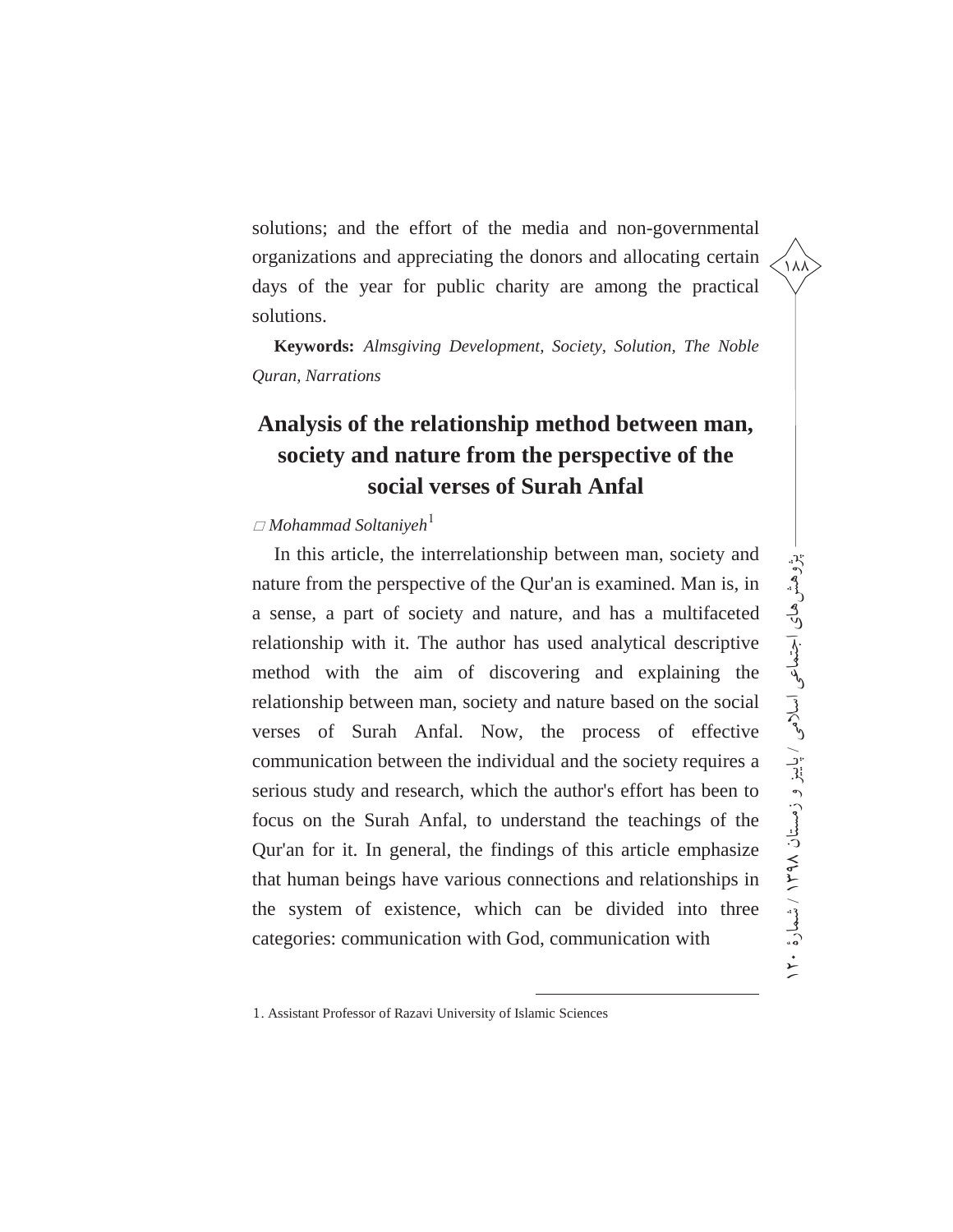society. In addition to being a moral virtue, almsgiving balances society and fills social gaps, and in addition to its positive effects on one's worldly and hereafter life, it also has a profound effect on social life, even in other religions it's emphasized and recommended. The value and importance of this issue is such that the Holy Qur'an has dealt with it in several verses and explained it, so when the Qur'an introduces the attributes of the pious, point outs almsgiving as one of their good attributes to the point which in the first verses of Qur'an, God the exalted count almsgiving as one of clear attributes of the pious (2:3). And its presence, in the Ayah, along with faith in the unseen and the performance of prayers, shows the great importance of this divine duty, which brings us closer to God the exalted. Of course, it should be borne in mind that what is considered in charity is not limited to its material and economic aspects, but also its moral and spiritual aspects. The following research, with an analytical-descriptive method, has followed in verses and hadiths, and after expressing the social effects of charity, has provided solutions for the development of charity in society in two general categories. Theoretical solutions, which are mostly related to cultural issues and beliefs, and include cognitivevisual and motivational solutions. In cognitive strategies, it is more important to consider the correction of people's attitudes towards charity and the world; Also, strengthening religious beliefs is one of the cognitive strategies in realizing and promoting charity. Encouraging, warning, modeling and expressing the behavior of the Ahlulbayt (a.s) as motivational

۱۸۹

Abstracts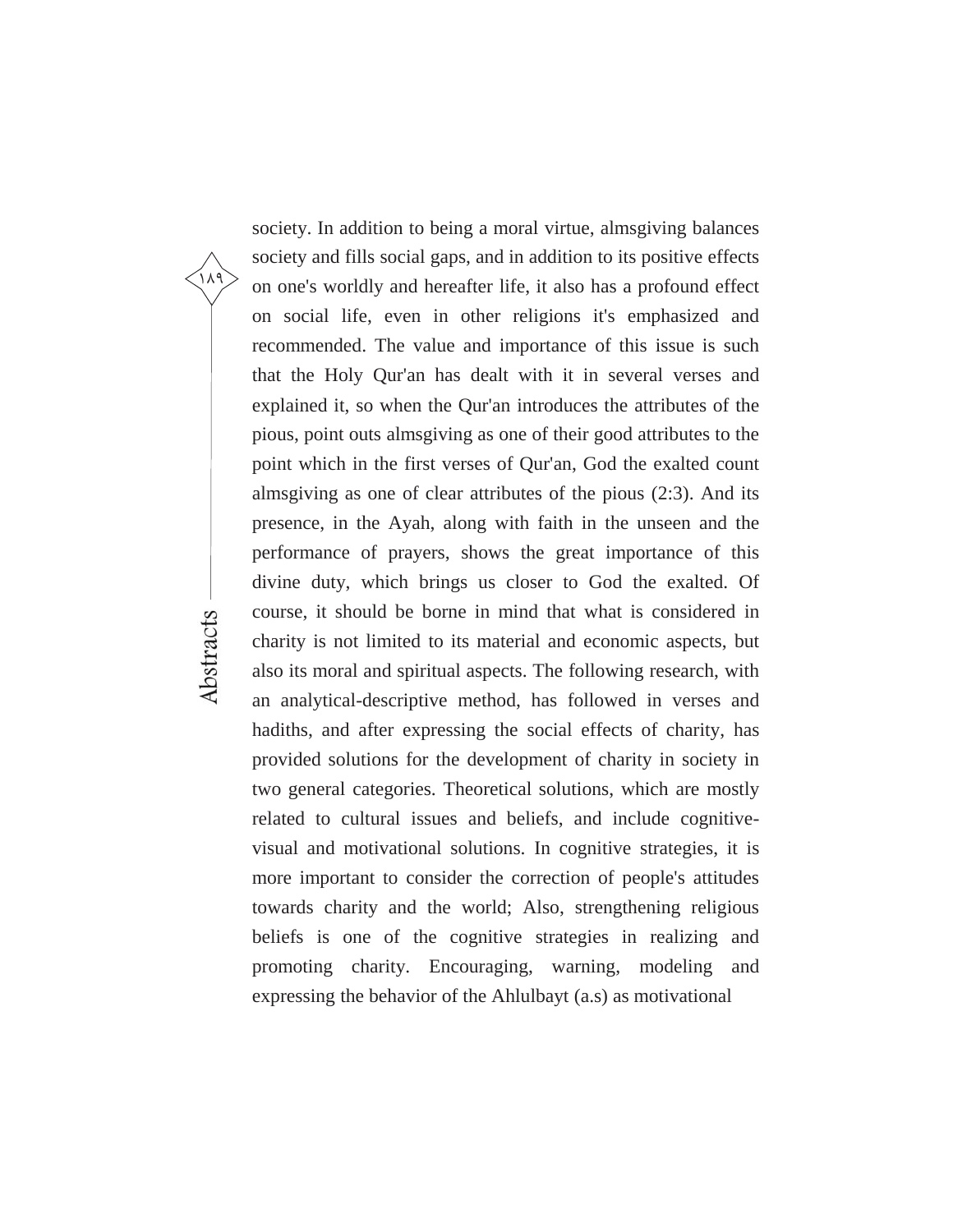prevention of medical progress, the role of family and others, the sanctity of life, and opposition with the divine providence. In return, the advocates of legalizing euthanasia refer to such reasons as respect for individual choice and personal will and human freedom, the theory of the originality of benefit, the right to die with dignity, the theory of compassion, the principle of influence, the theory of pressure and golden law.

**Keywords***: Euthanasia, Murder out of Pity, Consent, Patient, Physician* 

## **An approach to the executive strategies of charity in society from the perspective of verses and hadiths**

### *Mahmood Vaezi*<sup>1</sup>

#### *Najmeh Naseri Taheri*<sup>2</sup>

One of the most important problems of today's society is the issue of poverty and high class distance, and considering the cultural invasion and promoting the culture of individualism and luxury, discussing charity is one of the most important ways to get out of these issues, that through awareness and Culture building, this important Quranic subject can be utilized. The spread of the culture of charity and familiarity with its individual and social effects can, on the one hand, be destructive of stinginess and extravagance, and on the other hand, it can eliminate the social class divide and dominate Islamic values in

1

2. Master of Quranic and Hadith Sciences, University of Tehran

<sup>1</sup>. Assistant Professor, Department of Quranic and Hadith Sciences, Faculty of Theology, Tehran University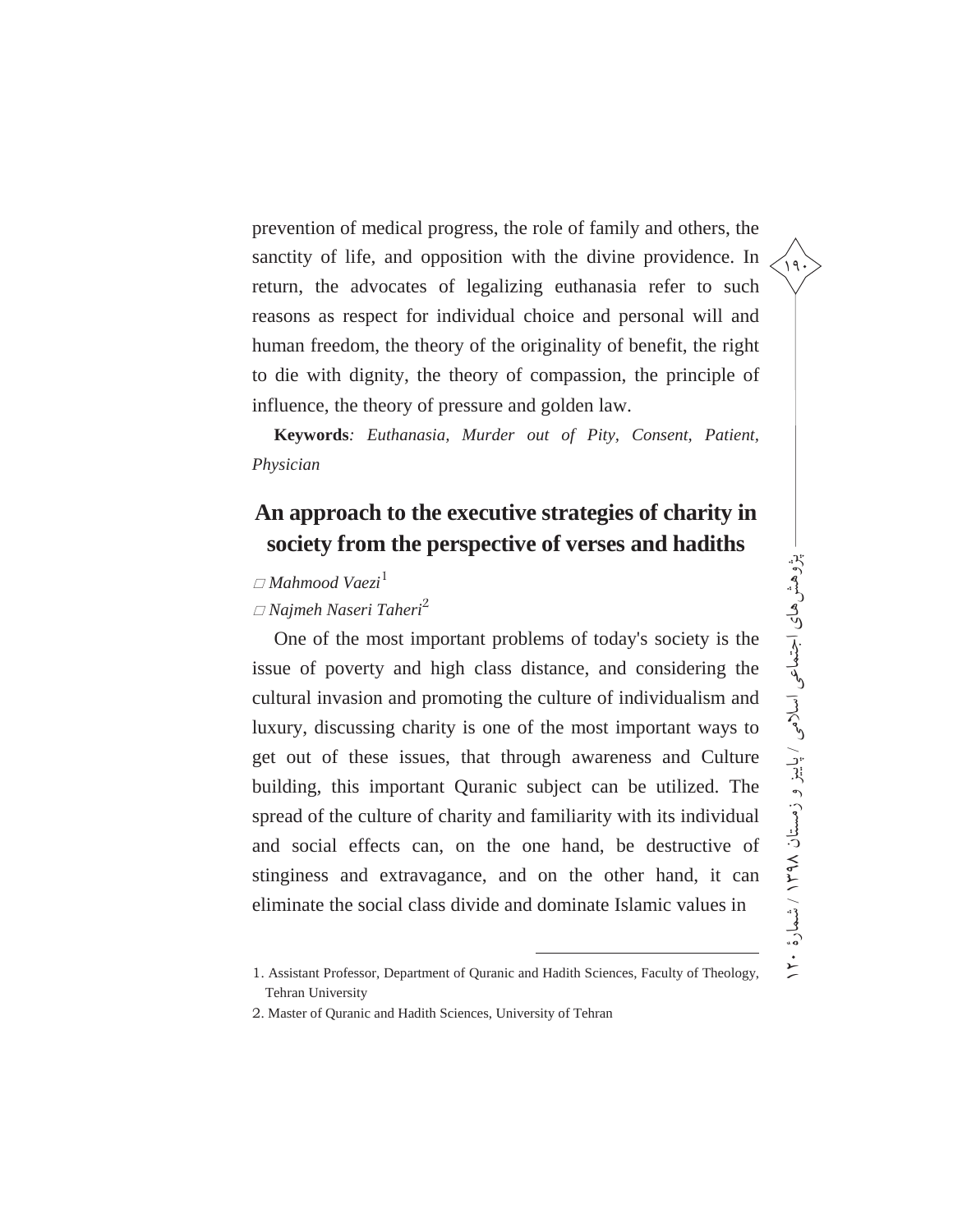### **Contemplation on the legal basis of euthanasia from the perspective of ethics and society**

#### *Sayed Mohsen Mosavifar*<sup>1</sup>

*Kazem Khosravi*<sup>2</sup>

Euthanasia, which has been translated into Farsi as "patientkilling with pity, medical patient-killing, hastening the death of the moribund, and murder out of pity," in its specific meaning it is defined as the intentional deprivation of life of an incurable patient at his request by a specialist physician.

Euthanasia can be classified based on the type of behavior as well as the applicant. In such a way that if it's based on the action performed, it is classified into active and passive, and if we consider the demandant, it's divided into voluntary and involuntary. There have been many ethical and social debates regarding euthanasia, some of which, of course, consider it against morality, dignity, and high human status, while others see it as respect for individual choice and a legitimate and moral matter. However, regardless of jurisprudential and criminal issues, the most important reasons for the opposition from the perspective of moral and social principles are slippery slope, reduced quality of medical care and loss of medical ethics,

Today, development, in all its dimensions, is one of the most important issues in any society. Since women make up almost half of the population in all societies, they are a fundamental

 $\overline{a}$ 

Abstracts

<sup>1</sup>. Assistant Professor of Razavi University of Islamic Sciences

<sup>2</sup>. PhD student in Criminal Law and Criminology, Razavi University of Islamic Sciences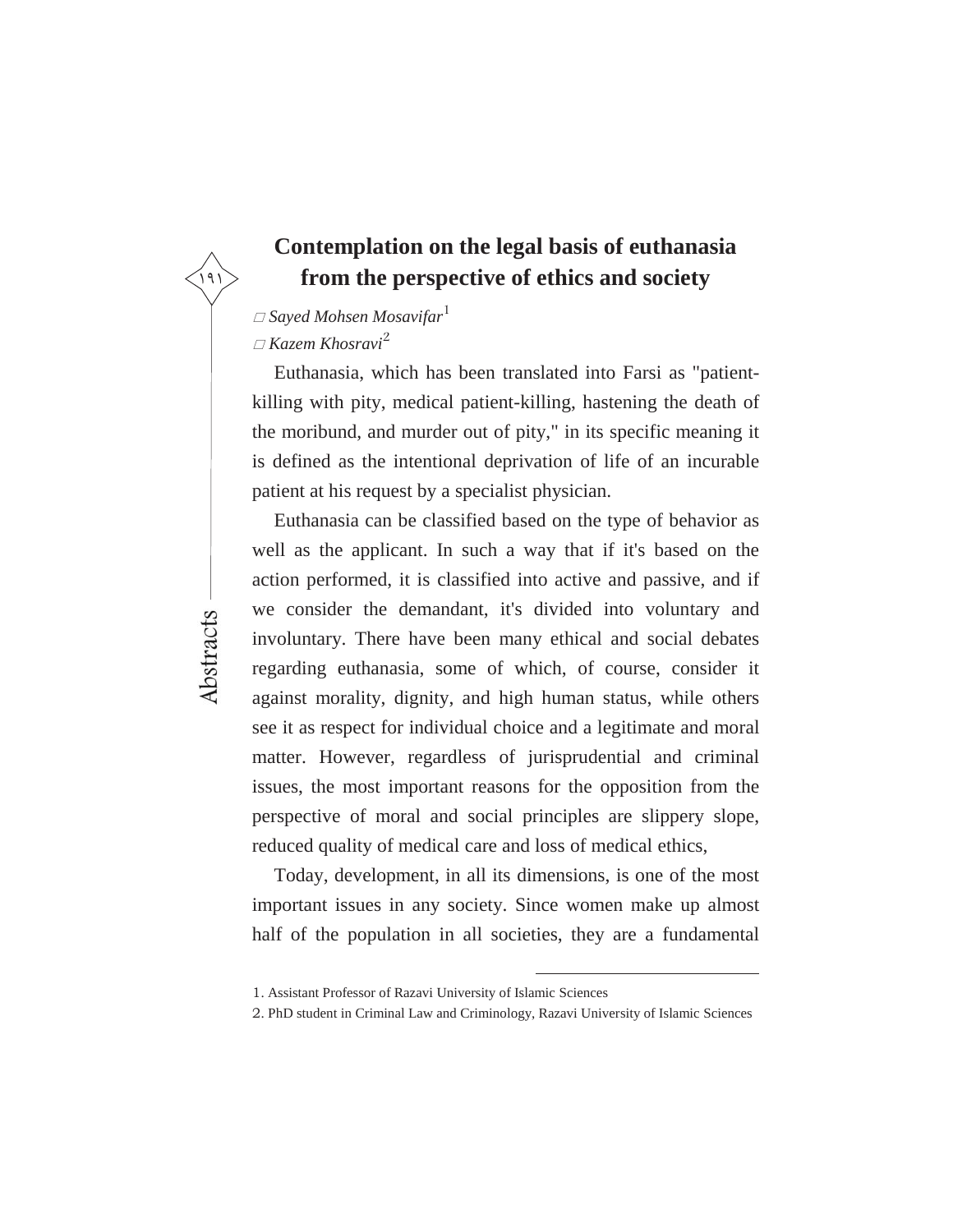factor in development, and this has led to a special role for them in codification of the national development programs. Given that the discourse of justice and progress has been defined as the dominant discourse in the fourth decade of the revolution, and since attention to gender justice is one of the most important categories of justice, it is necessary to conduct research on what is the position of women in the Sixth Development Plan which is codified in the mentioned decade and what's its status compared to the previous development plans. In response to this question, during a exploratory-descriptive study, an attempt has been made to examine the country's development documents in a library method and with the help of qualitative content analysis tools to determine what approach the Sixth Plan has to women's role in the development process. The research findings show that due to the allocation of a part of the program to the issue of women and family and attention to various indicators of human development and emphasis on the role of women in the process of sustainable development, the position of women in the Sixth Plan has made significant progress. However, despite the Leader's concerns about the negative growth of the population, this issue has not been taken seriousely.

**Keywords:** *The Sixth Development Plan, Negative Population Growth, Women in The Development Plans, Gender Justice*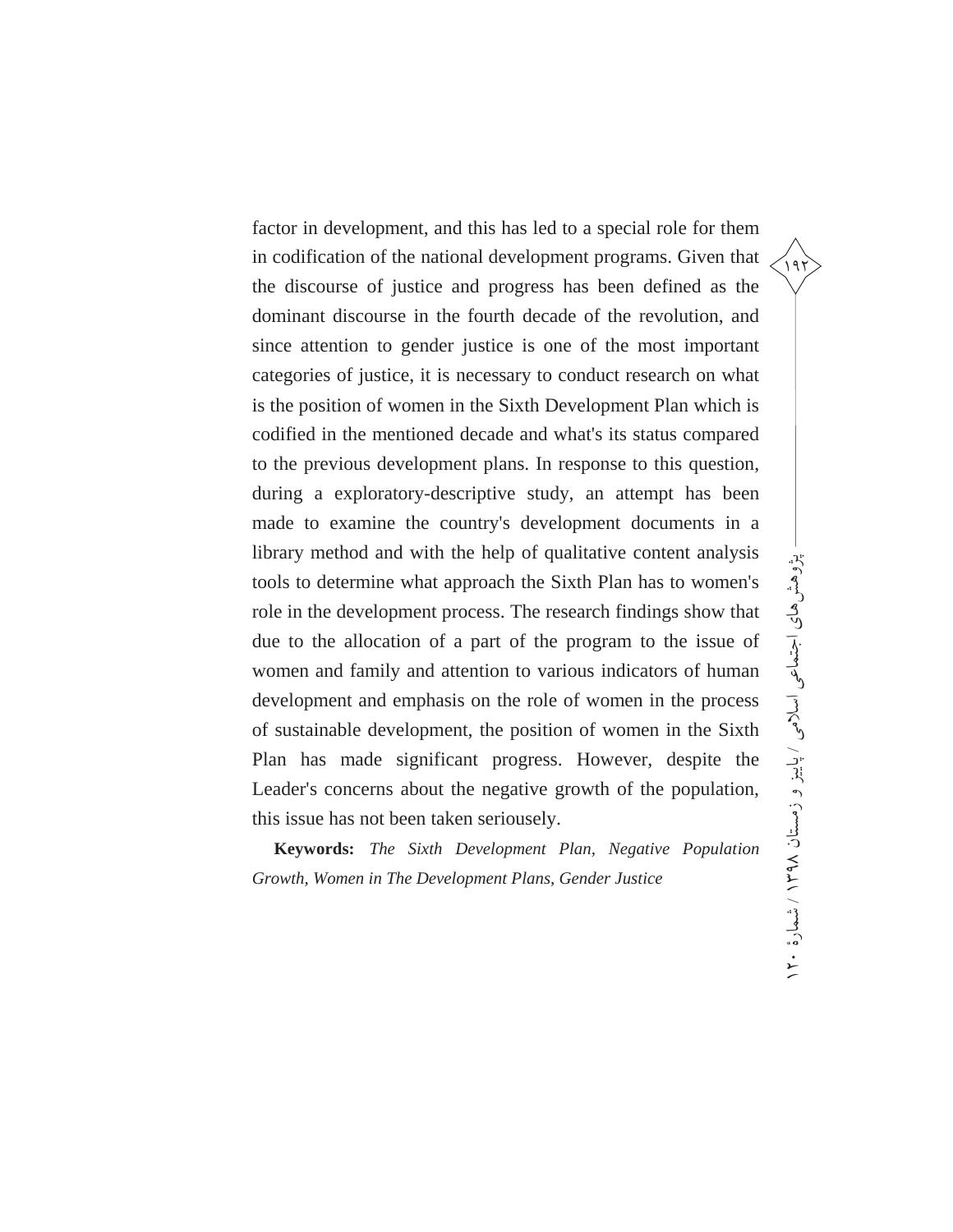communications, as an added philosophy, is not directly explained in Sadra philosophy system, the basic justifying principles of human communications including; Illumination, intrinsic motion, identity development, need possibility, human freedom, the existence of an independent interface, causality and communication and the simple rule of truth were identified and explained. The results show that human beings do not have an independent existence, but are directly related to the Wajib al-Wojood, both in the stage of occurrence and in the stage of survival, and the relation of man to the existence of the Wajib al-Wojood in relation to the obligatory existence. This relation of existence, which indicates the inherent need of man, forms a network of relations and relations which, to a large extent, pave the way for the development of human identity and existential growth.

**Keywords:** *Human Connections, Philosophical Principles, Transcendent Wisdom*

## **The post-revolutionary approach to women's socio-economic development program rules with emphasis on the Sixth Plan**

*Elahe Marandi*<sup>1</sup>

۱۹۳

Abstracts

*Khadijeh Mozaffari Sibani*<sup>2</sup>

*Sayedeh Latifeh Hosseini*<sup>1</sup>

 $\overline{a}$ 

<sup>1</sup>. Assistant Professor, Department of Law, Faculty of Social Sciences and Economics, Al-Zahra University

<sup>2</sup>. Assistant Professor, Department of Law, Faculty of Social Sciences and Economics, Al-Zahra University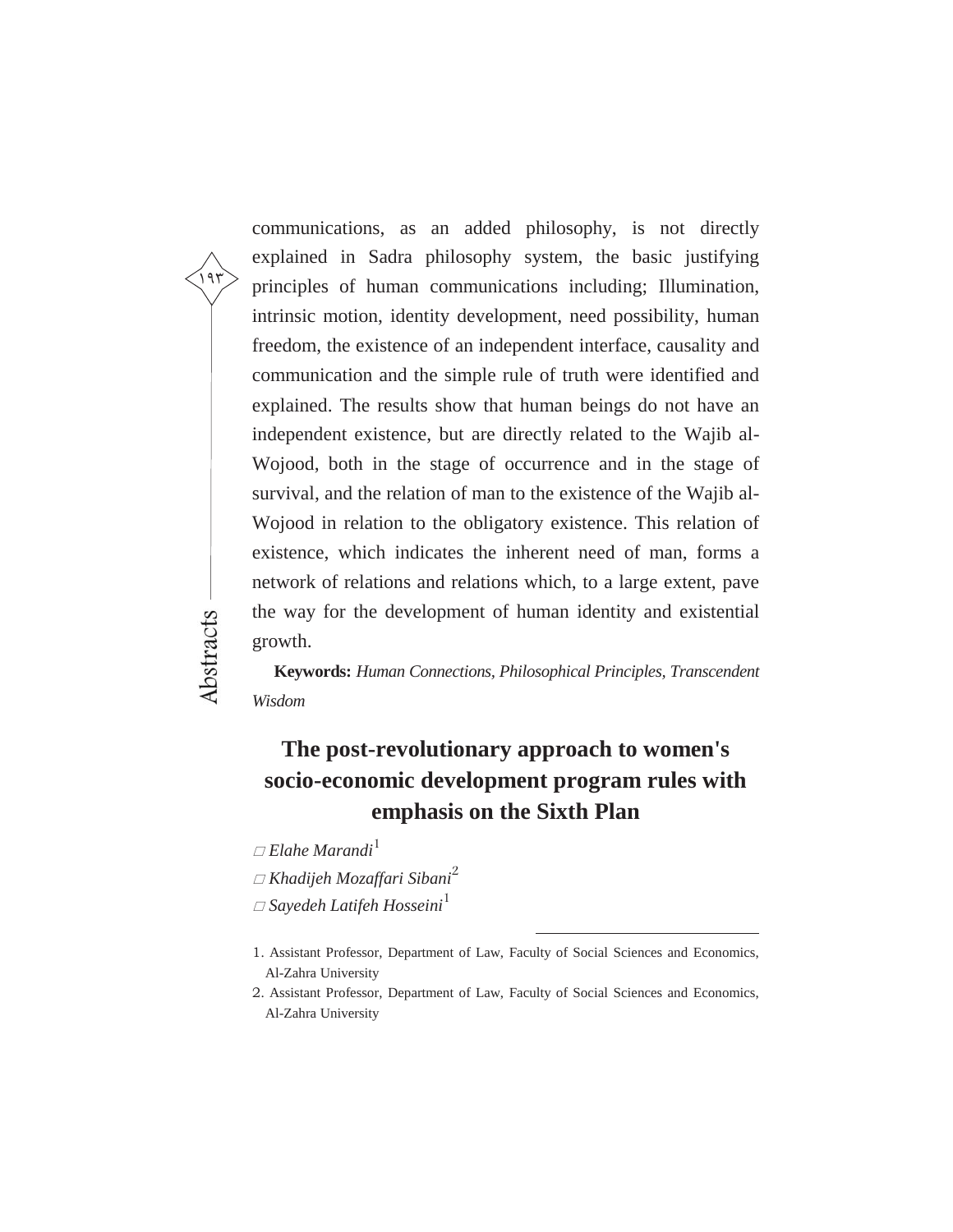ndicators of the Islamic society is to ensure the social welfare of the people of the society; Provision of welfare and comfort is a priority; Because by providing welfare and comfort, the path of human excellence will be paved. This research seeks to analyze social welfare in the hadith of Thaqalayn and also explain, with an in-depth look, the most obvious political obstacles to the provision of social welfare. It is natural that recognizing these obstacles is an effective and valuable step towards the realization of the auspicious idea of the emergence of desirable social welfare from an Islamic perspective. In this research, library and descriptive methods have been used.

**Keywords**: *Welfare, Social Welfare, Desirable Welfare*

### **The philosophy of communication is based on transcendent wisdom**

*Farzaneh Alizadeh*<sup>2</sup>

*Jamileh Alamolhoda*<sup>3</sup>

#### *Sayed Ramezan Aqili*<sup>4</sup>

 $\overline{a}$ 

Although the concept of human communication, is traditionally obvious and clear, but in the philosophical analysis, its limits and boundaries have not been drawn simply. In this paper, the concept of human communication from a philosophical point of view and the principles of transcendent wisdom is tried to be examined, and since the philosophy of

<sup>1</sup>. Assistant Professor, Department of Law, Faculty of Social Sciences and Economics, Al-Zahra University

<sup>2</sup>. PhD student in Theology and Islamic Studies, Islamic Azad University

<sup>3</sup>. Associate Professor of Shahid Beheshti University

<sup>4</sup>. PhD in education sciences, Shahid Beheshti University.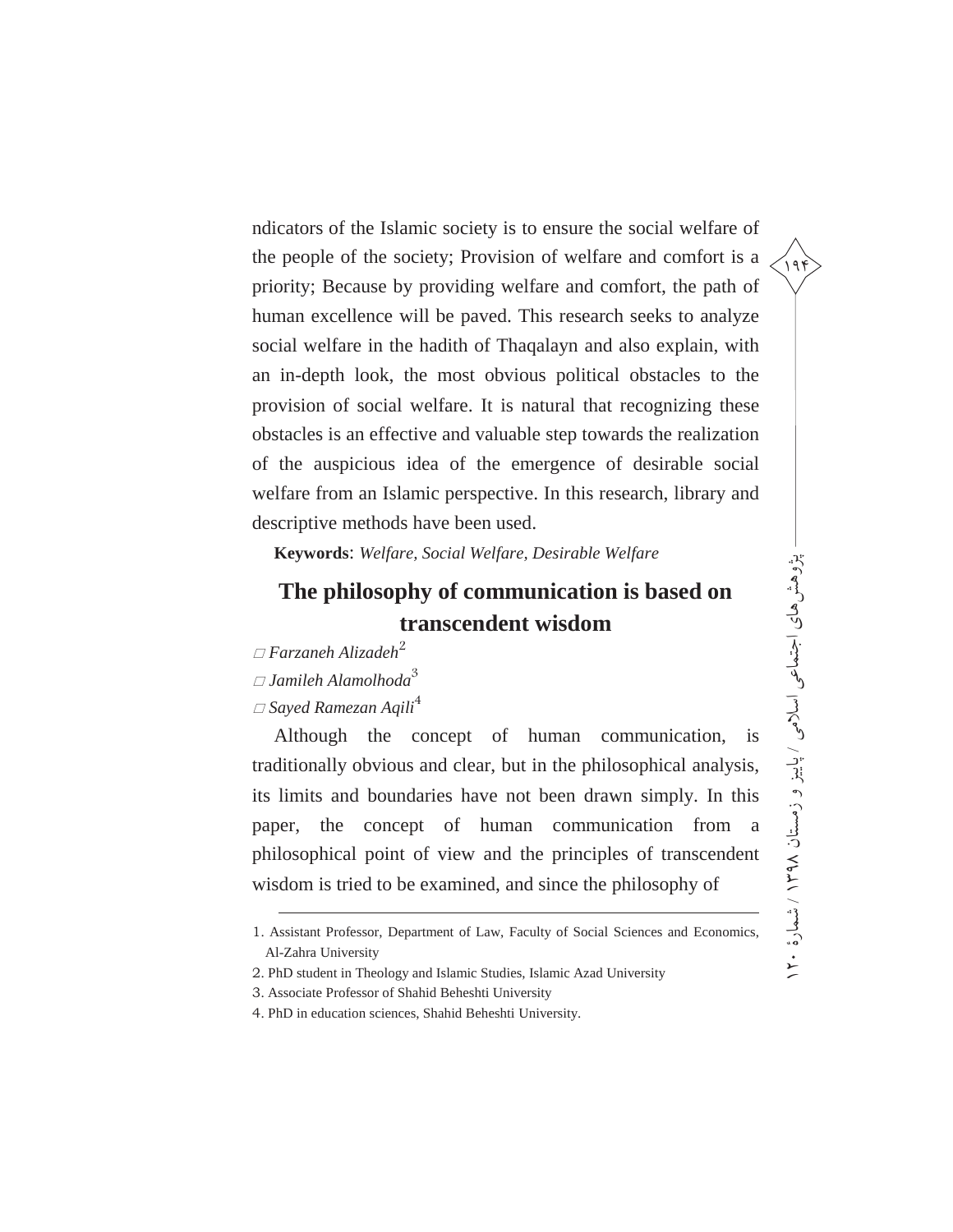to identify the discourse elements and articulate their views in the field of religious science production.

According to the research, the best sign of this discourse, which is observing the possibility of producing religious science, is "being based upon religion (Islamic) worldview". "Divine orientation and application", "Desirability of religious science", "The impact of worldview in the field of arbitration", "Inclusion of all sciences in terms of scope", "Using other methods along with experience", "Unity of science and religion" and "Relying on a holistic and unified attitude" have also been identified and examined as sub-signs of their discourse, and finally the set of these signs has been detailed in a communication system.

**Keywords:** *Humanities, Religious Science, Analysis of Discourse, Mahdi Gokshani, Reforming approach.*

## **Analysis of political deterrence of ensuring social welfare in the Qur'an and Hadith**

- $\Box$  Sohrab Morovvati<sup>1</sup>
- *Elham Taqinia*<sup>2</sup>

۱۹۵

Abstracts

*Sadat Hosseini*<sup>3</sup>

One of the concepts and terms that has been considered and focused by experts and specialists in the present era is the concept of social welfare which in the Holy Quran and the hadiths of the Infallibles (PBUH), one of the prominent

 $\overline{a}$ 

<sup>1</sup>. Associate Professor of Ilam University

<sup>2</sup>. M.A student of Quranic and Hadith Science of Ilam University

<sup>3</sup>. PhD student in Theology, majoring in Philosophy of Religion, Payame Noor University, Tehran